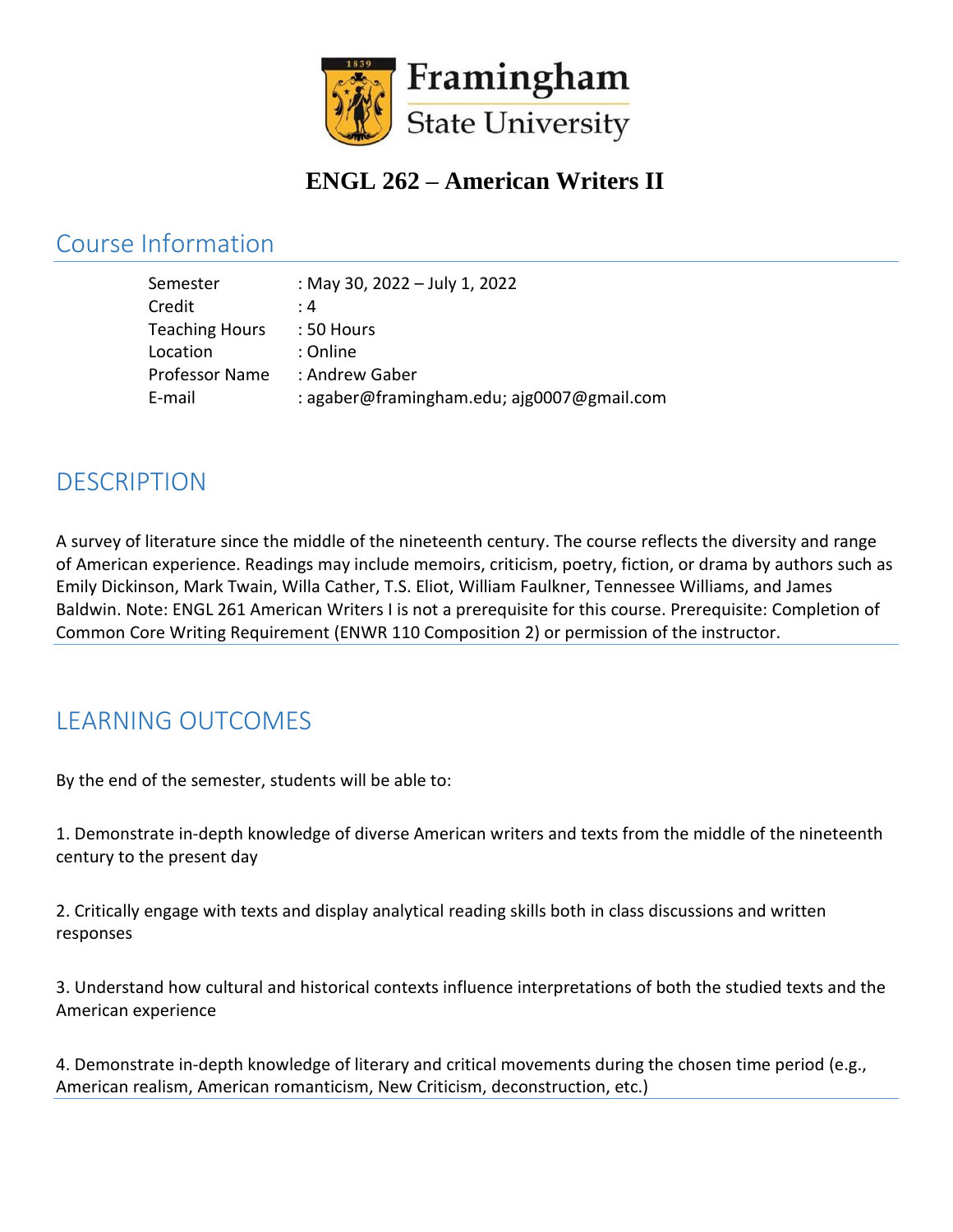

# REQUIREMENTS AND GRADING CRITERIA

Weekly discussions/short assignments/quizzes- 50%

We will have regular Canvas assignments that will connect with your readings and class content. 10% per week. You can expect 2-4 short assignments per week. Each week of the course will have a separate Canvas folder with assignments and supporting materials. The assignments will be due on the Sunday of each week.

Presentation/Discussion Leader assignment 1- 15%

Presentation/Discussion Leader assignment 2- 15%

You will choose an author from the textbook that does not show up on the reading schedule and prepare a short presentation and discussion questions over a representative text. Further guidelines for these assignments will be on Canvas at the start of the course.

Final paper over one of the book-length works covered over the course of the semester- 20% This should be 5-7 pages, 12 pt font, double spaced. It should be grounded in a central idea or argument about the novel or book-length work. Further guidelines will be on Canvas at the start of the course.

#### TEXTS AND MATERIALS

Levine, Robert S., et al., editors. The Norton Anthology of American Literature. 9th edition, Vol. Package 2: Volumes C, D, E. W.W. Norton & Company, Inc., 2017. ISBN-13: 978-0393264555.

Additional materials posted on Canvas.

## COURSE CONTENT/OUTLINE

Specific authors may be subject to change. A more detailed reading schedule with specific reading assignments will be posted to Canvas.

Week 1 Edgar Lee Masters (1868-1950) Robert Frost (1874-1963) Susan Glaspell (1876-1948) Sherwood Anderson (1876-1941) Marianne Moore (1887-1972) John Dos Passos (1896-1970) Ernest Hemingway (1899-1961) Hart Crane (1899-1932) Richard Wright (1908-1960)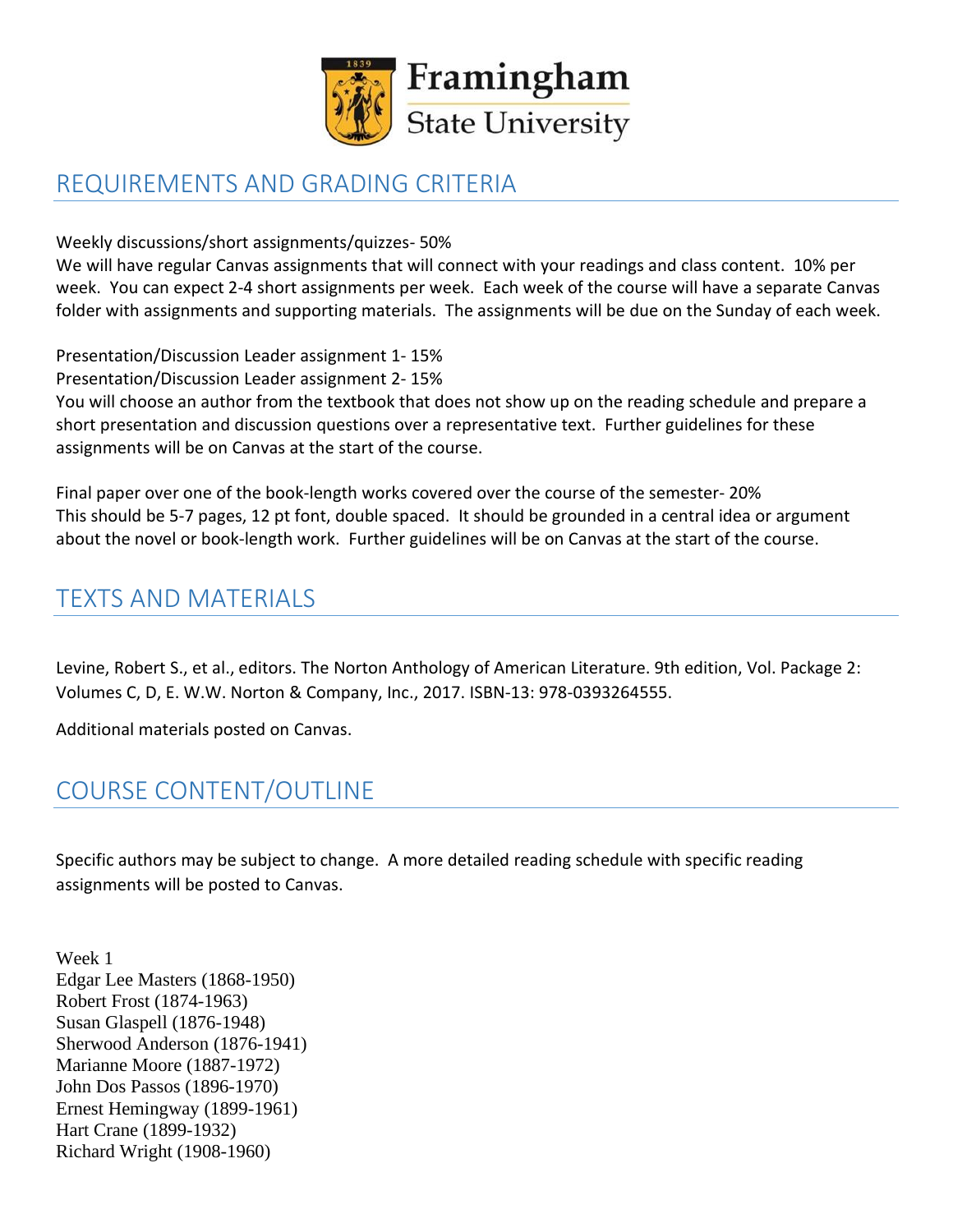

Tennessee Williams (1911-1983) John Cheever (1912-1982) John Berryman (1914-1972)

Week 2

Ralph Ellison (1914-1994) Arthur Miller (1915-2005) Gwendolyn Brooks (1917-2000) Patricia Highsmith (1921-1995) Richard Wilbur (1921-2017) Jack Kerouac (1922-1969) Kurt Vonnegut (1922-2007) Grace Paley (1922-2007) James Dickey (1923-1997) Postmodern Manifestos Denise Levertov (1923-1997) Flannery O'Connor (1925-1964)

Week 3

A.R. Ammons (1926-2001) James Merrill (1926-1995) Frank O'Hara (1926-1966) John Ashbery (1927-2017) Philip Levine (1928-2015) Anne Sexton (1928-1974) Ursula K. Le Guin (1929-2018) Toni Morrison (1931-2019) Sylvia Plath (1932-1963) John Updike (1932-2009) Amiri Baraka (1934-2014) N. Scott Momaday (1934-)

Week 4

Ishmael Reed (1938-) Michael Harper (1938-2016) Frank Bidart (1939-) Robert Pinsky (1940-) Billy Collins (1941-) Sharon Olds (1942-) Sam Shepard (1943-2017) Louise Glück (1943-) August Wilson (1945-2005) Annie Dillard (1945-) Lydia Davis (1947-) Ann Beattie (1947-)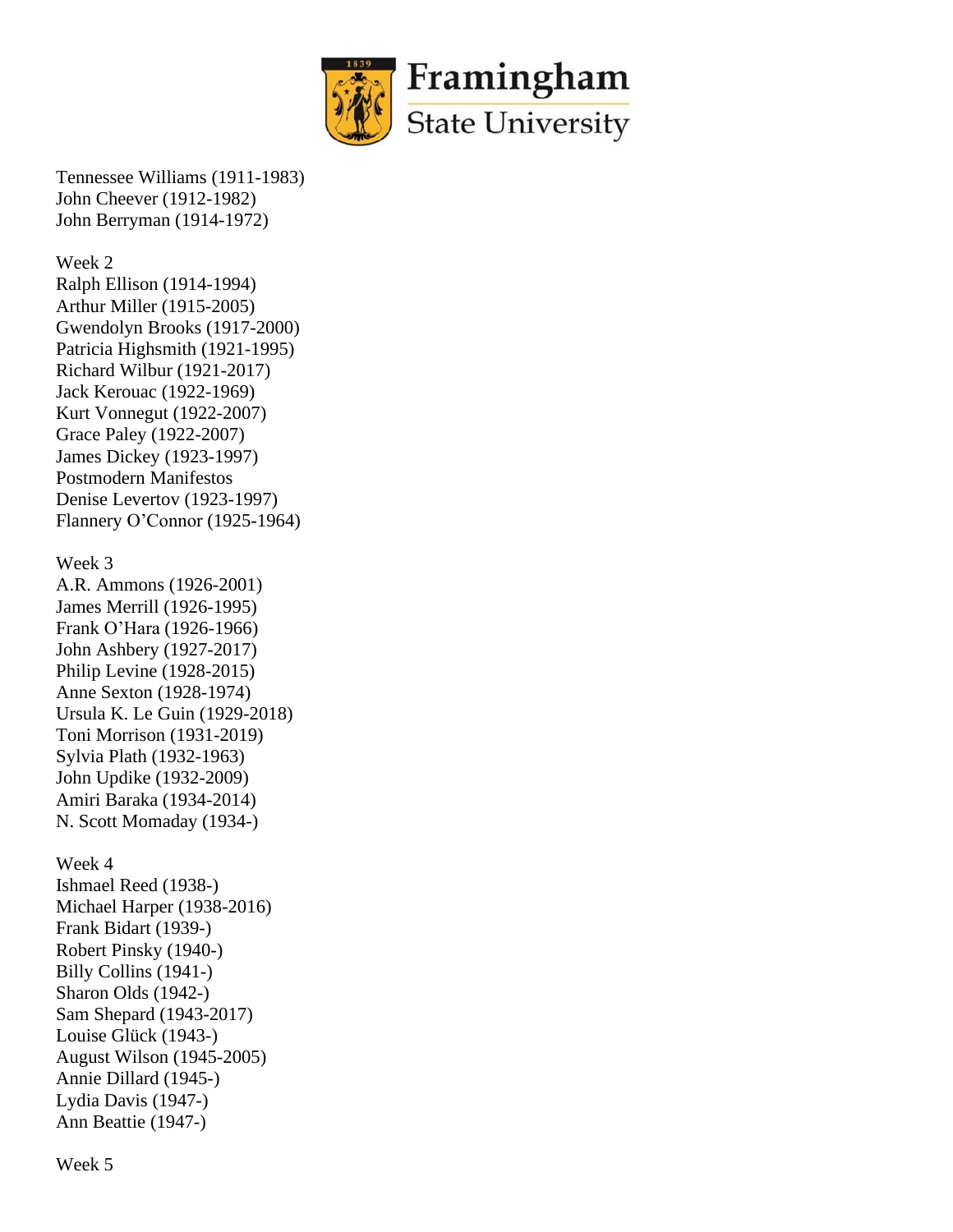

Yusef Komunyakaa (1947-) Leslie Marmon Silko (1948-) Art Spiegelman (1948-) Edward P. Jones (1951-) Rita Dove (1952-) Amy Tan (1952-) Louise Erdrich (1954-) Li-Young Lee (1957-) Creative Nonfiction George Saunders (1958-) Sherman Alexie (1966-)

#### COURSE EXPECTATIONS

This course is fully online and asynchronous. While we are not meeting at a particular time, it will be required that you are regularly engaged in course activities and assignments through Canvas. My policy on late work is this: NO LATE WORK! If you anticipate missing an assignment or due date for a very good reason (such as illness), please be in communication with me. This will often require documentation to support a make-up opportunity.

#### **Workload Expectations**

For our accreditation, it is essential that all Framingham State University credit courses follow the Federal Definition of credit hour: for every one hour of classroom or direct faculty instruction, a minimum of two hours of out-of-class student work is required. Since the summer courses meet for two contact hours daily (10 contact hours of classroom time weekly), the expectation is that students spend 20 hours per week doing out-of-class work. For the five week 4-credit hour course, this reflects 50 hours of classroom time and 100 hours of out-of-class time since the credit hour is defined as 50 minutes.

## ACADEMIC HONESTY POLICY

**Framingham State University's policy regarding academic honesty** (taken from the [undergraduate](https://www.framingham.edu/Assets/uploads/academics/catalogs/_documents/undergraduate-catalogs/2018-2019-undergraduate-catalog/undergraduate-catalog-2018-2019.pdf) catalog): "Integrity is essential to academic life. Consequently, students who enroll at Framingham State University agree to maintain high standards of academic honesty and scholarly practice. They shall be responsible for familiarizing themselves with the published policies and procedures regarding academic honesty. In addition to the required statement, faculty members shall, at their discretion, include in the course syllabus additional statements relating the definition of academic honesty to their courses Infractions of the Policy on Academic Honesty include, but are not limited to: 1. Plagiarism: claiming as one's own work the published or unpublished literal or paraphrased work of another. It should be recognized that plagiarism is not only academically dishonest but also illegal; 2. Cheating on exams, tests, quizzes, assignments, and papers, including the giving or acceptance of these materials and other sources of information without the permission of the instructor(s); 3. Unauthorized collaboration with other individuals in the preparation of course assignments; 4. Submitting without authorization the same assignment for credit in more than one course; 5. Use of dishonest procedures in computer, laboratory, studio, or field work; 6. Misuse of the University's